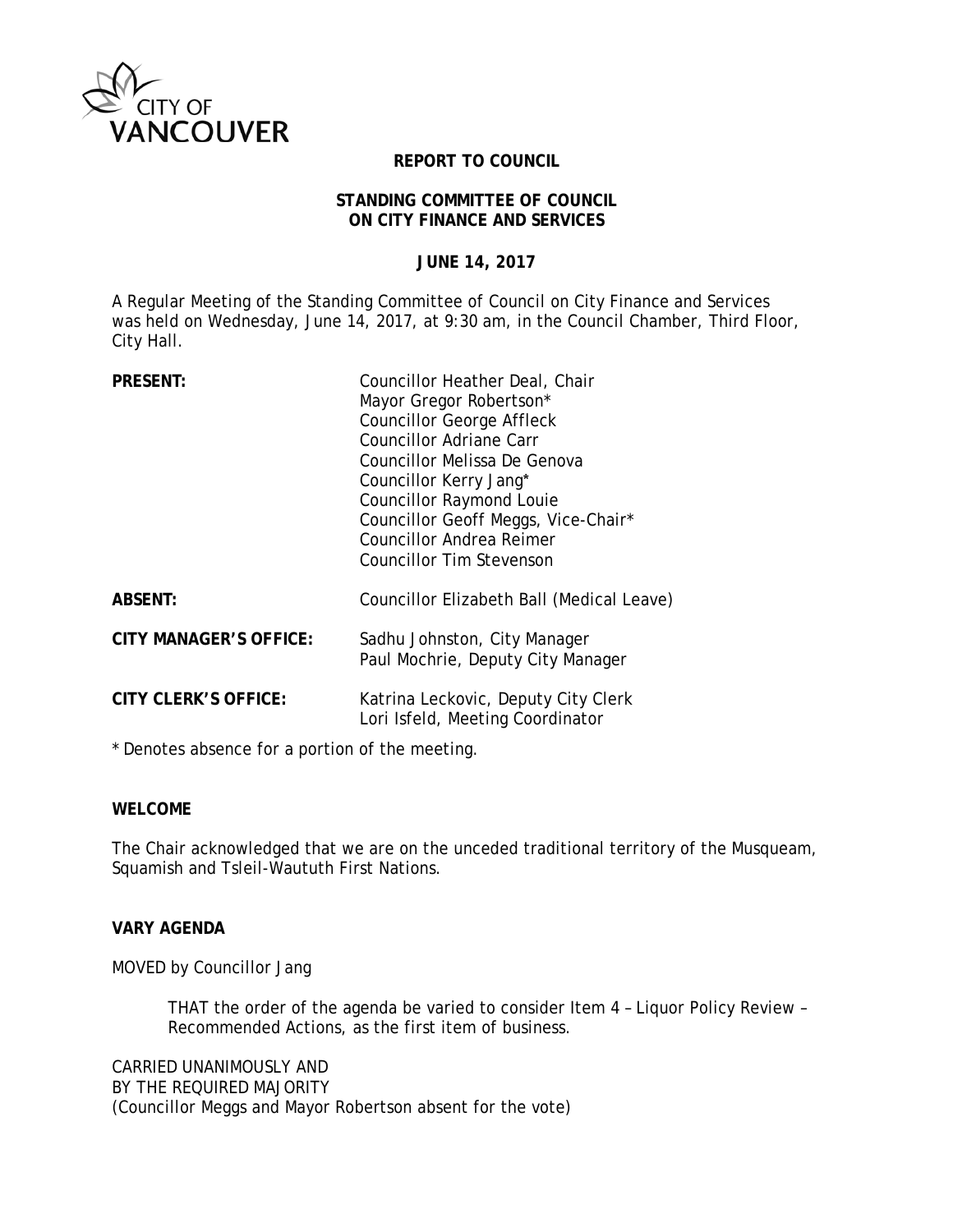#### **MATTERS ADOPTED ON CONSENT**

MOVED by Councillor Jang

THAT Item 2 be adopted on consent.

CARRIED UNANIMOUSLY AND BY THE REQUIRED MAJORITY (Councillor Meggs and Mayor Robertson absent for the vote)

# **4. Liquor Policy Review – Recommended Actions June 7, 2017**

Kaye Krishna, General Manager, Development, Buildings and Licensing, and Michelle Davey, Superintendent, Vancouver Police Department provided a presentation and, along with Licence Office staff, responded to questions.

Dr. Patricia Daly, Vice President, Public Health and Chief Medical Officer, Vancouver Coastal Health, and Dr. Réka Gustafson, Medical Health Officer, Vancouver Coastal Health, also provided a presentation and responded to questions.

The Committee heard from four speakers in support of the report and 16 speakers who were either in opposition or expressed concerns regarding specific aspects of the report.

\* \* \* \* \*

*At 12 pm, during the hearing of speakers, it was*

*MOVED by Councillor Stevenson*

*THAT the meeting be extended to complete the business on the agenda.* 

*CARRIED UNANIMOUSLY AND BY THE REQUIRED MAJORITY*

*The Committee recessed at 12 pm and reconvened at 1:44 pm.*

\* \* \* \* \*

Following the hearing of speakers, staff responded to additional questions.

\* \* \* \* \*

*Following questions to staff, the Committee agreed to vary the order of the agenda to deal with Item 1, recess for dinner, and then return to Item 4.* 

\* \* \* \* \*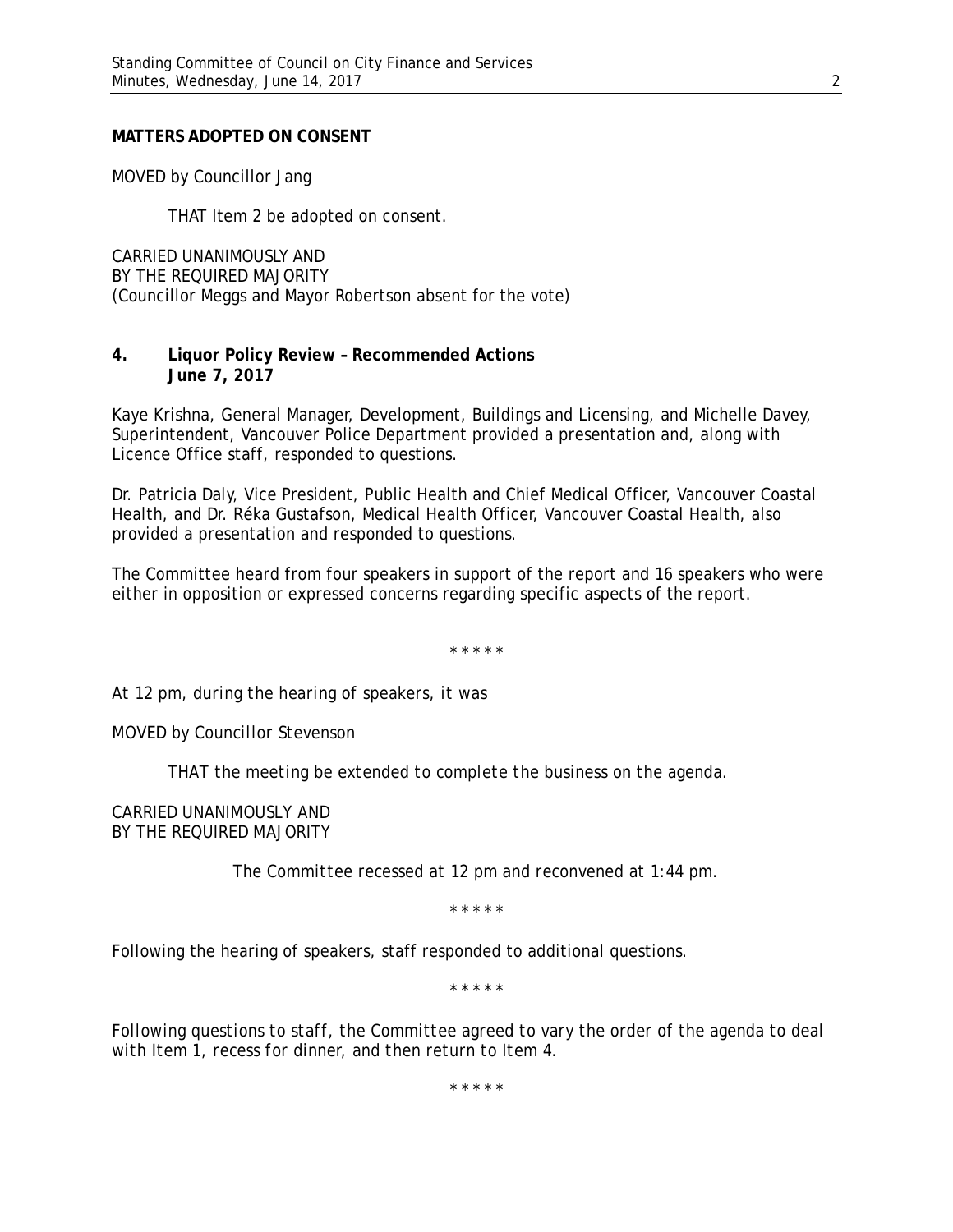Following the conclusion of Item 1 and subsequent recess, it was,

MOVED by Councillor Meggs

THAT the Committee recommend to Council

- A. THAT Council adopt and direct staff to implement the recommendations in Section A. - "Maintain Existing Downtown Eastside Liquor Policy Direction", of the Policy Report dated June 7, 2017, entitled "Liquor Policy Review – Recommended Actions", as set out below:
	- 1. Retain the Downtown Eastside moratorium on liquor primary licence and seat expansion with minor modifications as described in the abovenoted report.
	- 2. Amend the Liquor Store Guidelines such that:
		- No additional liquor stores are allowed in the Downtown Eastside;
		- Existing liquor stores may expand or relocate within the Downtown Eastside; and
		- Relocation should not result in more than one store in Strathcona, and one in the combined sub-areas of Gastown, Victory Square, Industrial, Chinatown and Thornton Park.
- B. THAT Council adopt and direct staff to implement the following recommendations, that were set out in Section B - "Adjust Granville Street/Granville Entertainment District Policies to Reduce Problems", of the Policy Report dated June 7, 2017, entitled "Liquor Policy Review – Recommended Actions":
	- 1. Amend the Granville Entertainment District moratorium on conversion of food primary to liquor primary seats to include a moratorium on any additional liquor primary seats for Granville Street (West Georgia to Drake Streets), with limited exceptions for:
		- Live performance venues;
		- Seat relocations: and
		- Opportunities to find creative solutions for net seat reductions in the Granville Entertainment District.
	- 2. Amend the Liquor Store Guidelines to disallow additional liquor stores on Granville Street and the immediately surrounding area of the Granville Entertainment District. Set the boundary to not within 150m of the Granville Street centreline, between West Georgia and Drake Streets.
	- 3. Annually, all clubs and bars in the Granville Entertainment District provide updated Patron Management plans to the City.
	- 4. Increase enforcement and ticketing at Granville Entertainment District establishments for non-compliance of patron queues.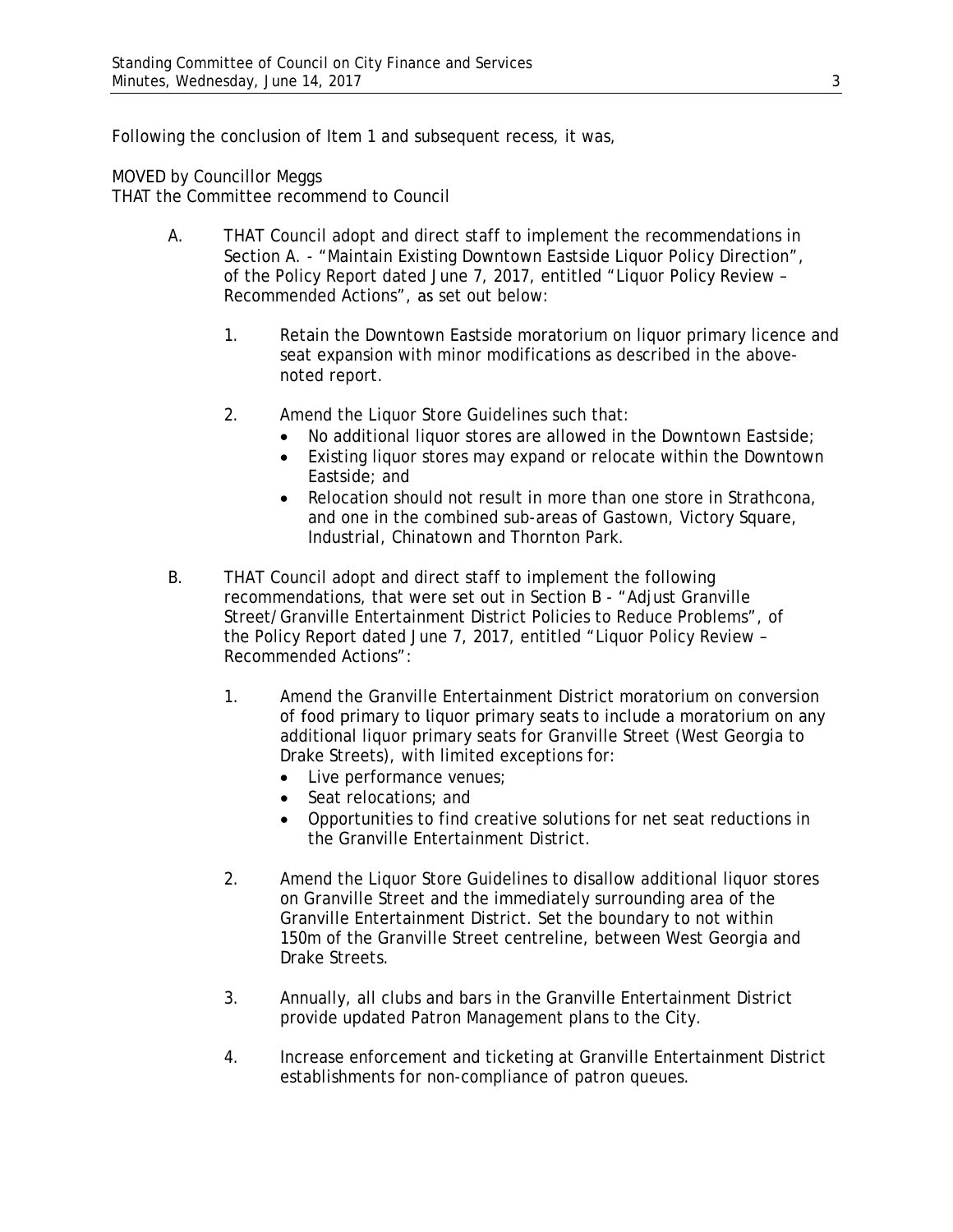- 5. Institute a "last entry" hour pilot program from July 1, 2017 to June 30, 2018, requiring all Granville Entertainment District liquor primary establishments to restrict entry to new patrons within 1 hour of closing time.
- 6. Direct staff to establish a working group of key stakeholders in the Granville Entertainment District, including local bars and restaurants, Bar Watch, the Downtown Vancouver Business Improvement Association, Vancouver Police Department, Vancouver Coastal Health and community organizations, including women's organizations, to improve consultation and co-ordination of efforts to reduce street disorder and gender-based violence, and to improve business in the area.
- 7. Refer the following recommendation, as set out in Section B "Adjust Granville Street/Granville Entertainment District Policies to Reduce Problems", of the Policy Report dated June 7, 2017, entitled "Liquor Policy Review – Recommended Actions", to the working group for further review, including consideration of impending patio policy report and exploration of ways to increase safety for the women and LGBTQ2 communities:

Applications for patio liquor licences or seat relocations from inside an to a patio should not be supported at liquor primary establishments located on Granville Street between West Georgia and Drake streets until such time as the Granville Entertainment District crime rates reduce and/or there is a diversification of establishments and patrons.

- 8. Refer evaluation of the pilot program as set out in 5 above to the working group, with an interim report back on its effectiveness after six months.
- 9. Direct staff to delay any increase in capacity or service hours in the Granville Entertainment District until they are satisfied that night transit service has increased to an appropriate level.
- 10. Direct staff to bring revised recommendations regarding the Granville Entertainment District to Council by the end of the third quarter, 2017.
- C. THAT Council adopt and direct staff to implement the recommendations in Section C - "Expand General Public Health Interventions", of the Policy Report dated June 7, 2017, entitled "Liquor Policy Review – Recommended Actions", as set out below:
	- 1. Amend License By-law to require liquor serving establishments to display drink size and strength on their menu for all types of alcoholic drinks.
	- 2. Encourage liquor serving establishments to offer standard drink sizes.
	- 3. Encourage liquor primary establishments to offer low strength drink options to patrons, and to provide free soft drinks to designated drivers.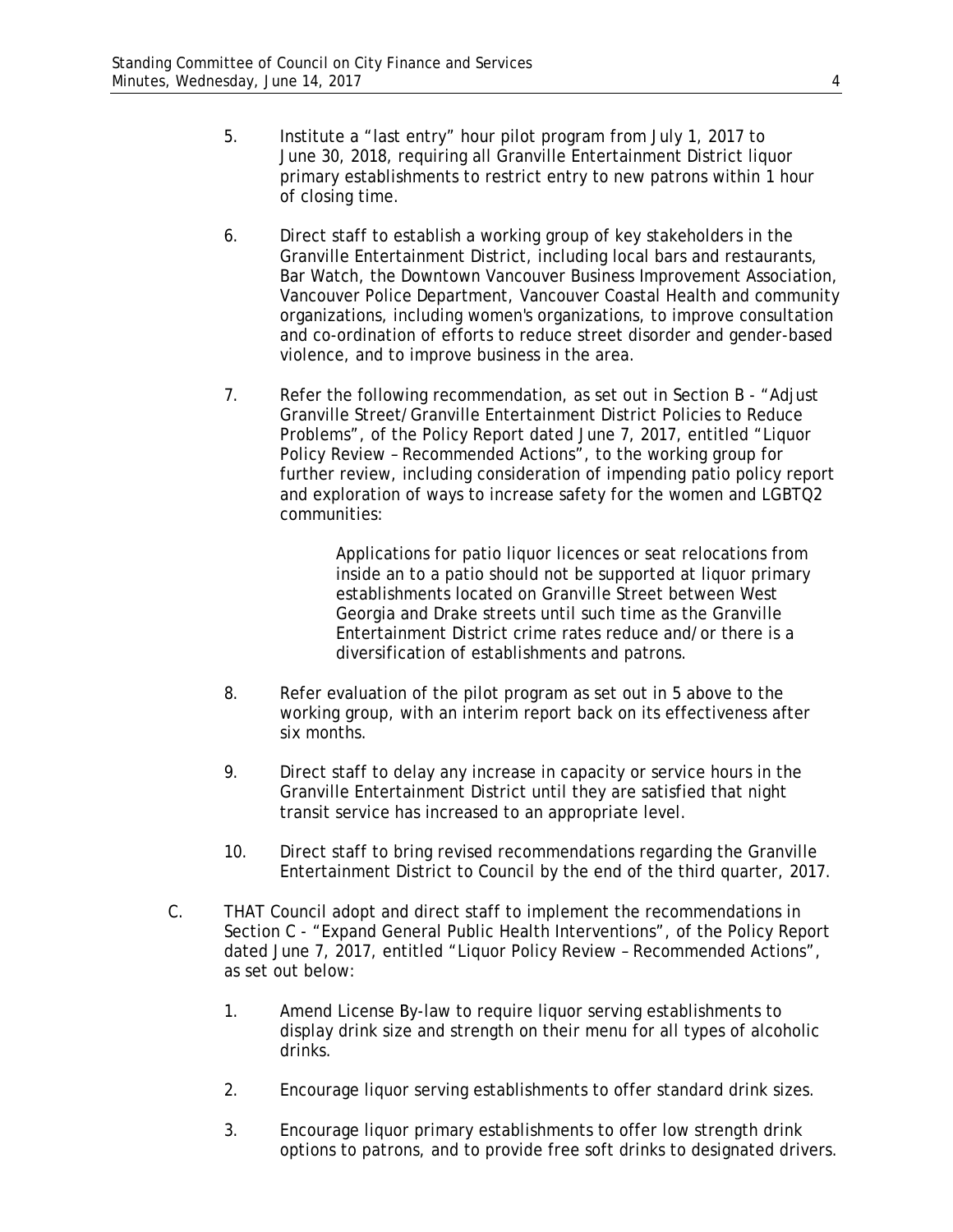- 4. In partnership with Vancouver Coastal Health, request that the provincial government establish and fund liquor-wise education with specific attention to under-age drinking and binge drinking.
- 5. In partnership with Vancouver Coastal Health, seek opportunities to collaborate with and support partner organizations in ongoing initiatives such as campaigns to encourage responsible public behaviour; and programs like the Vancouver School Board's School Age Children and Youth (SACY) Substance Use Health Program.
- 6. Staff consider the benefits and impacts of restricting liquor advertising on City-owned property and update policies accordingly.
- 7. Request that Vancouver Coastal Health examine opportunities to expand the availability of managed drinking programs targeted at harm reduction among chronic alcoholics who are illicit drinkers.
- 8. Increase inspection frequency by City Property Use Inspectors, which will include inspections during weekend and peak operating hours.
- 9. Direct the Chief Licence Inspector to reconvene the multi-agency inspection teams; and seek commitments from the Province to increase provincial liquor inspector resources.
- D. THAT Council adopt and implement the recommendation in Section D "Allow Liquor Sales in Select Non-traditional Businesses", of the Policy Report dated June 7, 2017, entitled "Liquor Policy Review – Recommended Actions", as set out below:
	- 1. Support liquor primary applications (to the Province) from arts and culture based establishments, whose primary activity is the provision, sale or exhibition of art and/or cultural artifacts.
	- 2. Amend the Licence By-law to create the necessary liquor establishment licence in Vancouver.
- E. THAT Council adopt and direct staff to implement the recommendations in Section E - "Enhance Patio Culture", of the Policy Report dated June 7, 2017, entitled "Liquor Policy Review – Recommended Actions", as set out below:
	- 1. Remove the twenty percent limit on liquor primary patio seats, if a Good Neighbour Agreement is signed, neighbourhood liquor seat limitations can be met, and community impacts (e.g. noise) are managed; however, existing liquor primary establishment patios in the Granville Entertainment District, and in the Downtown Eastside will not be approved for increased patio seats.
	- 2. Establish a guideline to exempt up to 12 additional seats on seasonal patios from the washroom provision standard in cases where the establishment provides a minimum of two washrooms.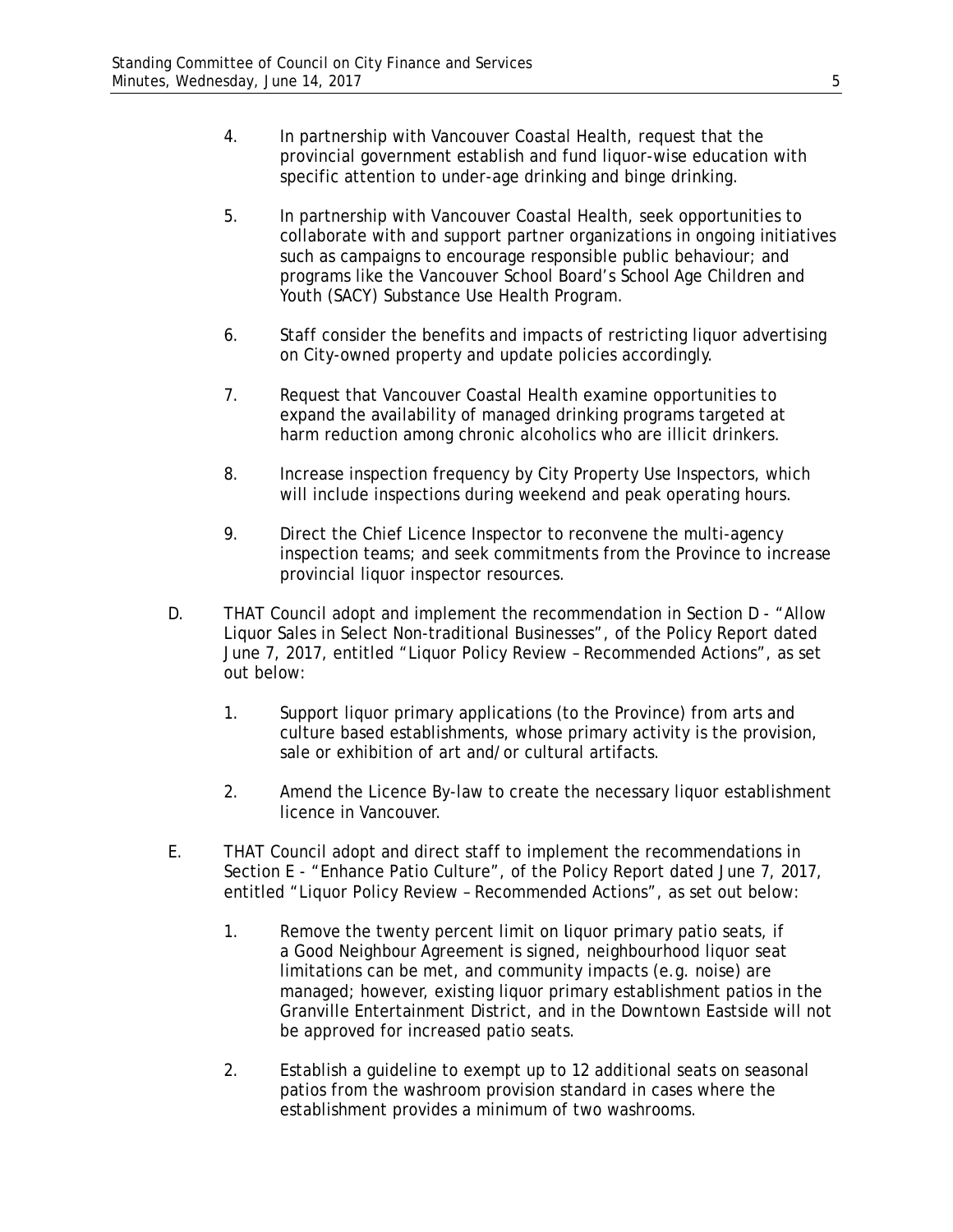- F. THAT Council adopt and direct staff to implement the recommendations in Section F - "Expand Live Entertainment in Restaurants", of the Policy Report dated June 7, 2017, entitled "Liquor Policy Review – Recommended Actions", as set out below:
	- 1. Allow live entertainment in restaurants during all hours of liquor service.
	- 2. Amend the Non-alcoholic Dance Hall Policy to allow this land use on zoning-compliant sites in the entire Downtown area.
- G. THAT Council adopt and direct staff to implement the recommendations in Section G - "Support Liquor Manufacturers", of the Policy Report dated June 7, 2017, entitled "Liquor Policy Review – Recommended Actions", as set out below:
	- 1. Allow manufacturers' lounges in industrial districts to:
		- operate until midnight and establish these hours in the Business Premises Regulation of Hours By-law; and
		- Apply for extended hours for special occasions up to six times per year.
	- 2. Allow manufacturers' lounges to expand their seating capacity during area-wide cultural events on an occasional basis.
	- 3. Allow artisans' markets to host up to three manufacturers selling and sampling their products.
- H. THAT Council adopt and direct staff to implement the recommendations in Section H - "Support Liquor in Grocery Stores", of the Policy Report dated June 7, 2017, entitled "Liquor Policy Review – Recommended Actions", as set out below:
	- 1. Allow grocery stores to operate the store-in-store model for liquor sales, provided that they meet the City's current Liquor Store Guidelines and provincial design specifications.
- I. THAT Council adopt and direct staff to implement the recommendations in Section I - "Formalize Restaurants that Operate as Bars in Evening Hours" of the Policy Report dated June 7, 2017, entitled "Liquor Policy Review – Recommended Actions", as set out below:
	- 1. Support applications from existing food primary establishments to operate under liquor primary licences after 10:00 pm, provided that they meet the City's existing procedural and policy standards for liquor primary establishments, including current liquor primary distancing criteria.

Note: Except food primary establishments in the Downtown Eastside and Granville Entertainment District, in alignment with moratorium on new liquor primary licences in those areas.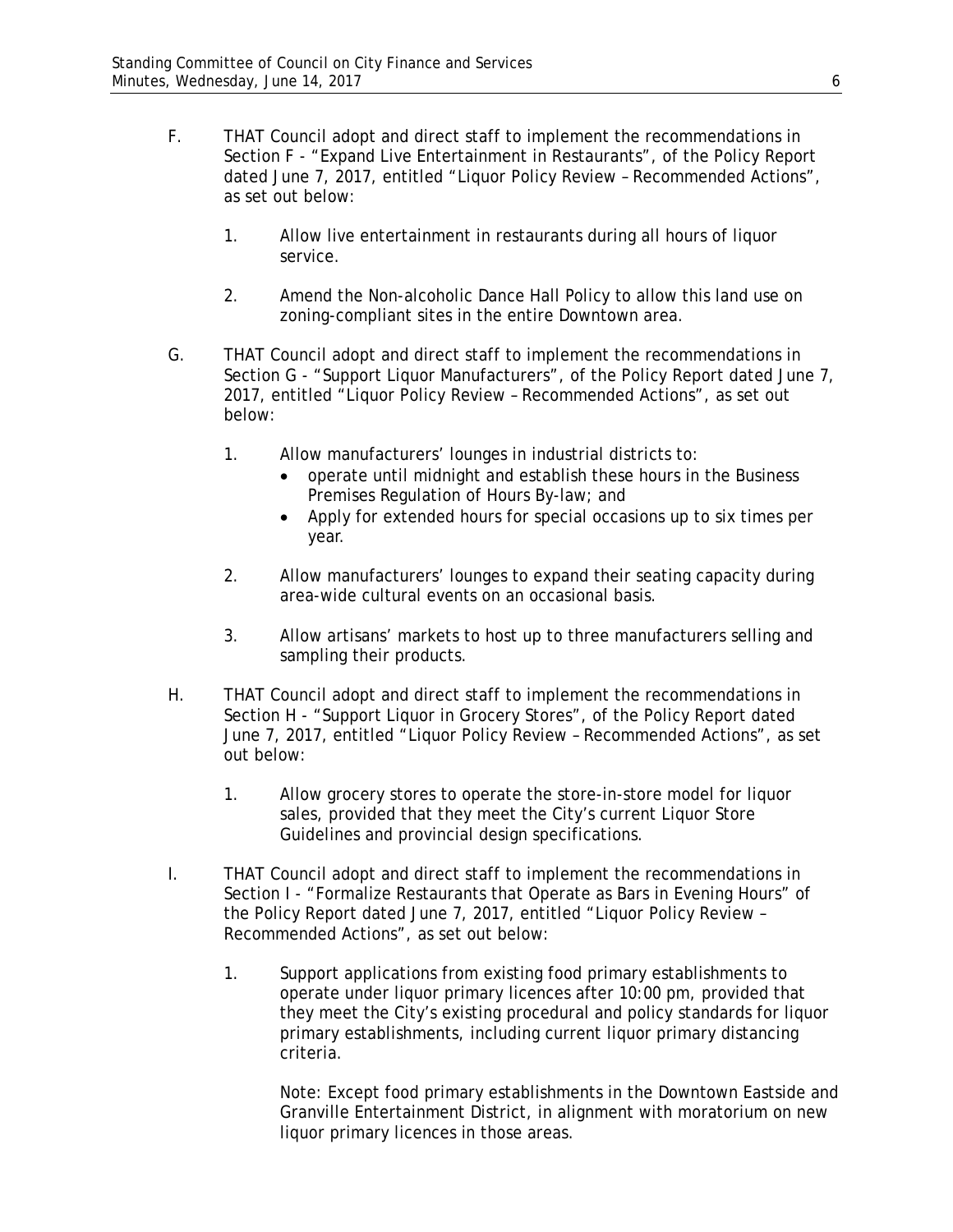- 2. Support restaurants with an established track record of good business operation (no history of noise complaints) who obtain an evening hours liquor primary licence be allowed to apply for extended hours after three months.
- J. THAT Council adopt and direct staff to implement the recommendations in Section J - "Streamline and Clarify Procedures", of the Policy Report dated June 7, 2017, entitled "Liquor Policy Review – Recommended Actions", as set out below:
	- 1. Shorten the probationary period for food primary establishments to three months in cases where the operator has an established track record of adherence to by-laws and terms and conditions of their business licence.
	- 2. Issue up to six approvals for liquor primary establishment hours extensions at one time, provided that the establishment has a track record of problem-free operations and adherence to by-laws and terms and conditions of their business licence. The hours extensions requested must fall within the calendar year of the application.
	- 3. Amend the Licence By-law to give the Chief Licence Inspector authority to provide comment to the LCLB on applications for all liquor licence amendments.
	- 4. Consolidate all liquor policies into a comprehensive, consistent and clear resource available online. Review and amend existing liquor policies to ensure that they are current and understandable by a broad audience of users
- K. THAT Council instruct the Director of Legal Services to bring forward for enactment amendments to the by-laws as set out in Appendix C of the Policy Report dated June 7, 2017, entitled Liquor Policy Review – Recommended Actions", including any changes to reflect Council's amendments as set out above.

carried

AMENDMENT MOVED by Councillor Carr

THAT the following be added as L at the end:

L. THAT recommendations A.1, B.3, B.4 and B.8, and the sections referencing the Granville Entertainment District and the Downtown Eastside in recommendations E.19, and I.27, on pages 12 to 14 of the Policy Report dated June 7, 2017, entitled "Liquor Policy Review – Recommended Actions", be removed, and be referred to the working group outlined in B.6 above.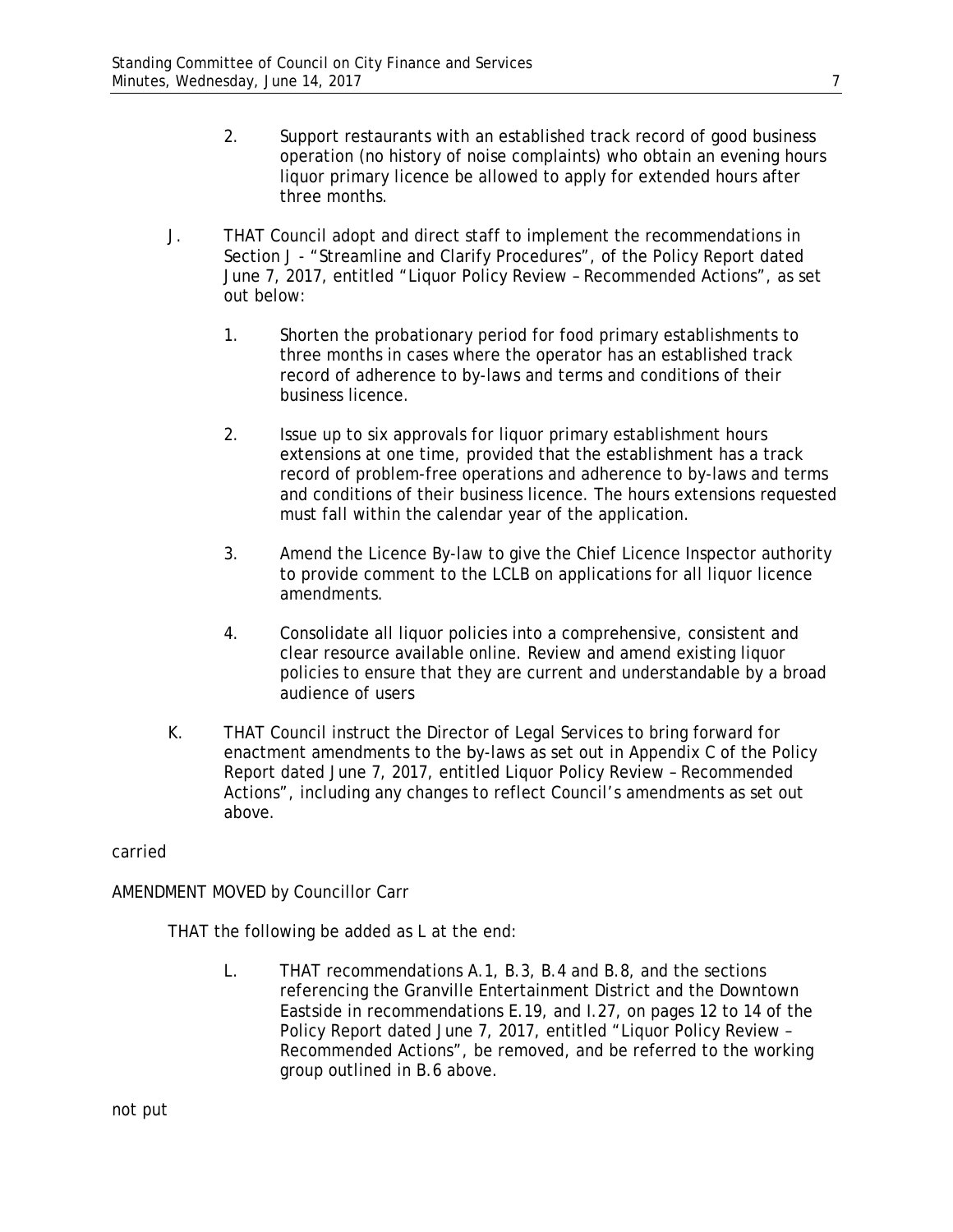\* \* \* \* \*

*Councillor Meggs rose on a point of order to note that Councillor Carr's references to B.4 and B.8 in her amendment were out of order, because they were contrary to the part of the motion he had put forward with regard to B.4 and B.8.*

*The Chair ruled that references to B.4 and B.8 are in conflict to part B moved by Councillor Meggs, and were therefore out of order.*

*The City Manager offered advice that Councillor Carr remove the references to A.1 and B.3 from her amendment. Councillor Carr agreed.*

\* \* \* \* \*

Following the ruling of the Chair and the advice offered by the City Manager, Councillor Carr put forward a revised amendment, as set out below:

AMENDMENT MOVED by Councillor Carr

THAT the following be added as L at the end:

L. THAT sections referencing the Granville Entertainment District and the Downtown Eastside in recommendations E.19, and I.27, on pages 13 to 14 of the Policy Report dated June 7, 2017, entitled "Liquor Policy Review – Recommended Actions", be removed, and be referred to the working group outlined in B.6 above.

LOST

(Councillors Deal, Jang, Louie, Meggs, Reimer, Stevenson and Mayor Robertson opposed) (Vote No. 02024)

Councillor Carr requested that the vote on components of the motion be separated. The Committee agreed.

#### **FINAL MOTION AS ADOPTED**

# MOVED by Councillor Meggs

THAT the Committee recommend to Council

- A. THAT Council adopt and direct staff to implement the recommendations in Section A. - "Maintain Existing Downtown Eastside Liquor Policy Direction", of the Policy Report dated June 7, 2017, entitled "Liquor Policy Review – Recommended Actions", set out below:
	- 1. Retain the Downtown Eastside moratorium on liquor primary licence and seat expansion with minor modifications as described in the abovenoted report.
	- 2. Amend the Liquor Store Guidelines such that:
		- No additional liquor stores are allowed in the Downtown Eastside;
		- Existing liquor stores may expand or relocate within the Downtown Eastside; and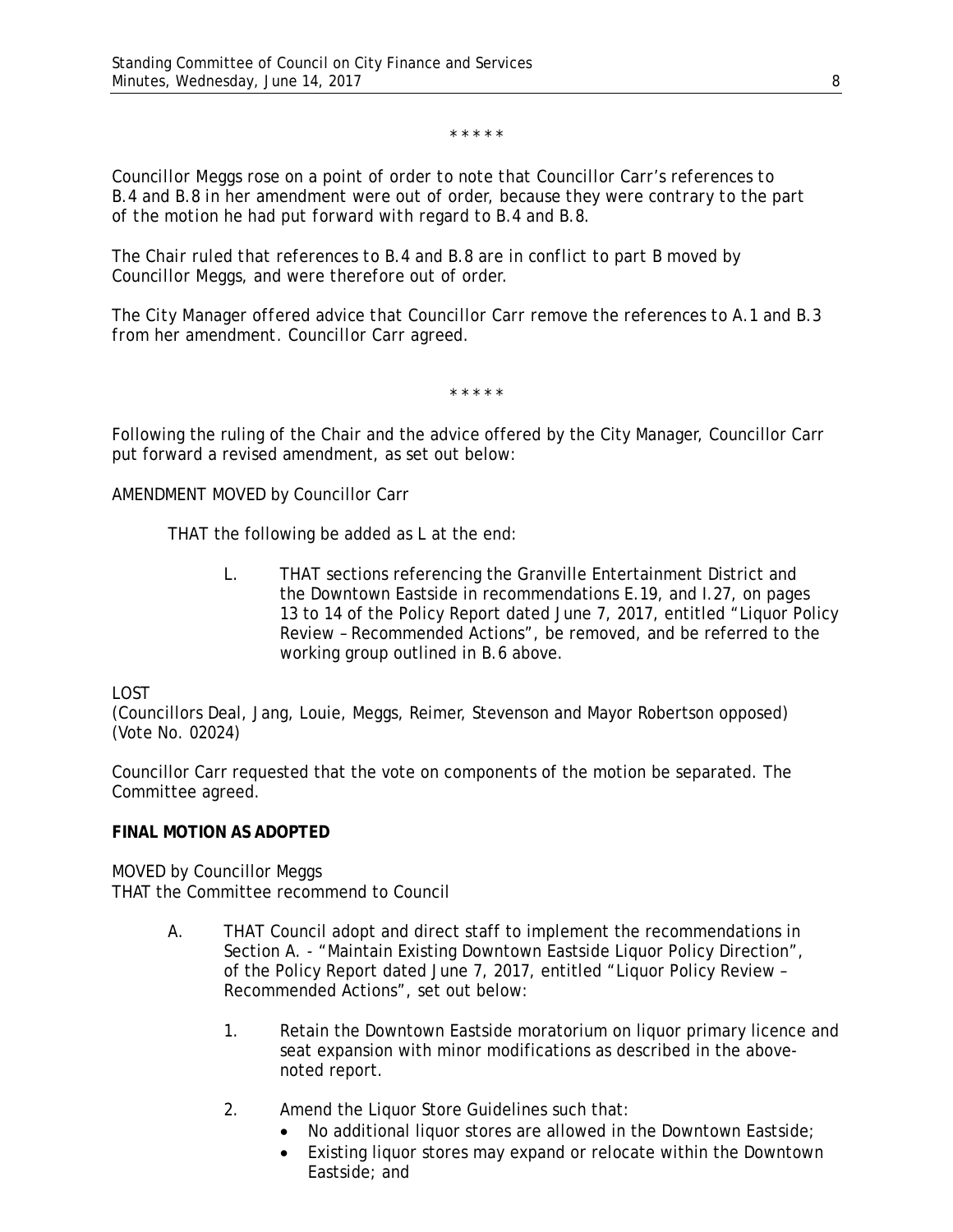• Relocation should not result in more than one store in Strathcona, and one in the combined sub-areas of Gastown, Victory Square, Industrial, Chinatown and Thornton Park.

CARRIED (Vote No. 02025) (Councillors Affleck, Carr and De Genova opposed)

- B. THAT Council adopt and direct staff to implement the following recommendations that were set out in Section B - "Adjust Granville Street/Granville Entertainment District Policies to Reduce Problems", of the Policy Report dated June 7, 2017, entitled "Liquor Policy Review – Recommended Actions":
	- 1. Amend the Granville Entertainment District moratorium on conversion of food primary to liquor primary seats to include a moratorium on any additional liquor primary seats for Granville Street (West Georgia to Drake Streets), with limited exceptions for:
		- Live performance venues;
		- Seat relocations: and
		- Opportunities to find creative solutions for net seat reductions in the Granville Entertainment District.
	- 2. Amend the Liquor Store Guidelines to disallow additional liquor stores on Granville Street and the immediately surrounding area of the Granville Entertainment District. Set the boundary to not within 150m of the Granville Street centreline, between West Georgia and Drake Streets.
	- 3. Annually, all clubs and bars in the Granville Entertainment District provide updated Patron Management plans to the City.
	- 4. Increase enforcement and ticketing at Granville Entertainment District establishments for non-compliance of patron queues.
	- 5. Institute a "last entry" hour pilot program from July 1, 2017 to June 30, 2018, requiring all Granville Entertainment District liquor primary establishments to restrict entry to new patrons within 1 hour of closing time.

CARRIED (Vote No. 02026) (Councillors Affleck, Carr and De Genova opposed)

> 6. Direct staff to establish a working group of key stakeholders in the Granville Entertainment District, including local bars and restaurants, Bar Watch, the Downtown Vancouver Business Improvement Association, Vancouver Police Department, Vancouver Coastal Health and community organizations, including women's organizations, to improve consultation and co-ordination of efforts to reduce street disorder and gender-based violence, and to improve business in the area.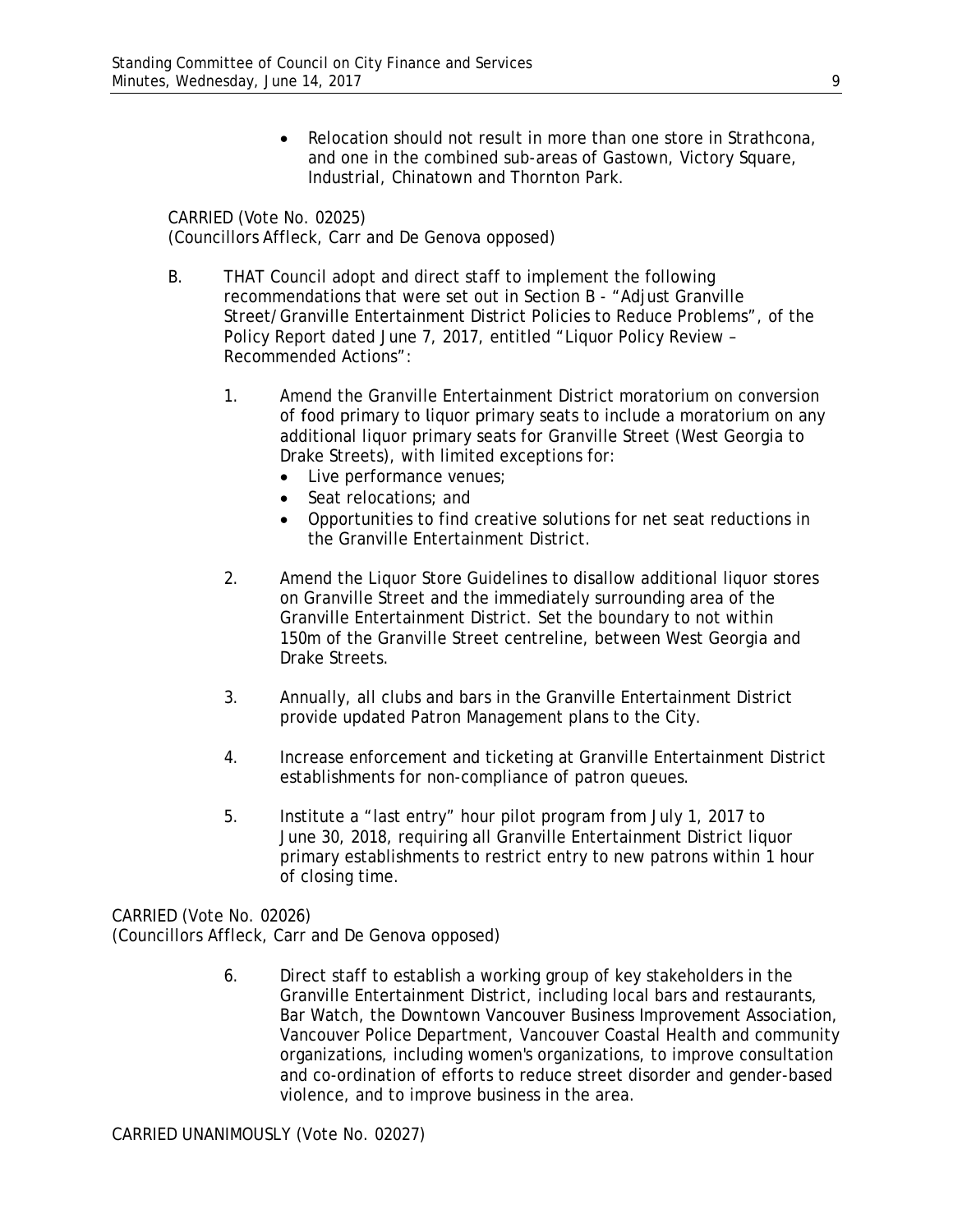7. Refer the following recommendation, as set out in Section B - "Adjust Granville Street/Granville Entertainment District Policies to Reduce Problems", of the Policy Report dated June 7, 2017, entitled "Liquor Policy Review – Recommended Actions", to the working group for further review, including consideration of impending patio policy report and exploration of ways to increase safety for the women and LGBTQ2 communities:

> Applications for patio liquor licences or seat relocations from inside an to a patio should not be supported at liquor primary establishments located on Granville Street between West Georgia and Drake streets until such time as the Granville Entertainment District crime rates reduce and/or there is a diversification of establishments and patrons.

CARRIED (Vote Nos. 02028) (Counllor Affleck opposed)

> 8. Refer evaluation of the pilot program as set out in 5 above to the working group, with an interim report back on its effectiveness after six months.

CARRIED (Vote No. 02030) (Councillors Affleck, Carr and De Genova opposed)

> 9. Direct staff to delay any increase in capacity or service hours in the Granville Entertainment District until they are satisfied that night transit service has increased to an appropriate level.

CARRIED (Vote No. 02031) (Councillor Affleck opposed)

> 10. Direct staff to bring revised recommendations regarding the Granville Entertainment District to Council by the end of the third quarter, 2017.

CARRIED UNANIMOUSLY (Vote No. 02032)

- C. THAT Council adopt and direct staff to implement the recommendations in Section C - "Expand General Public Health Interventions", of the Policy Report dated June 7, 2017, entitled "Liquor Policy Review – Recommended Actions", as set out below:
	- 1. Amend License By-law to require liquor serving establishments to display drink size and strength on their menu for all types of alcoholic drinks.
	- 2. Encourage liquor serving establishments to offer standard drink sizes.
	- 3. Encourage liquor primary establishments to offer low strength drink options to patrons, and to provide free soft drinks to designated drivers.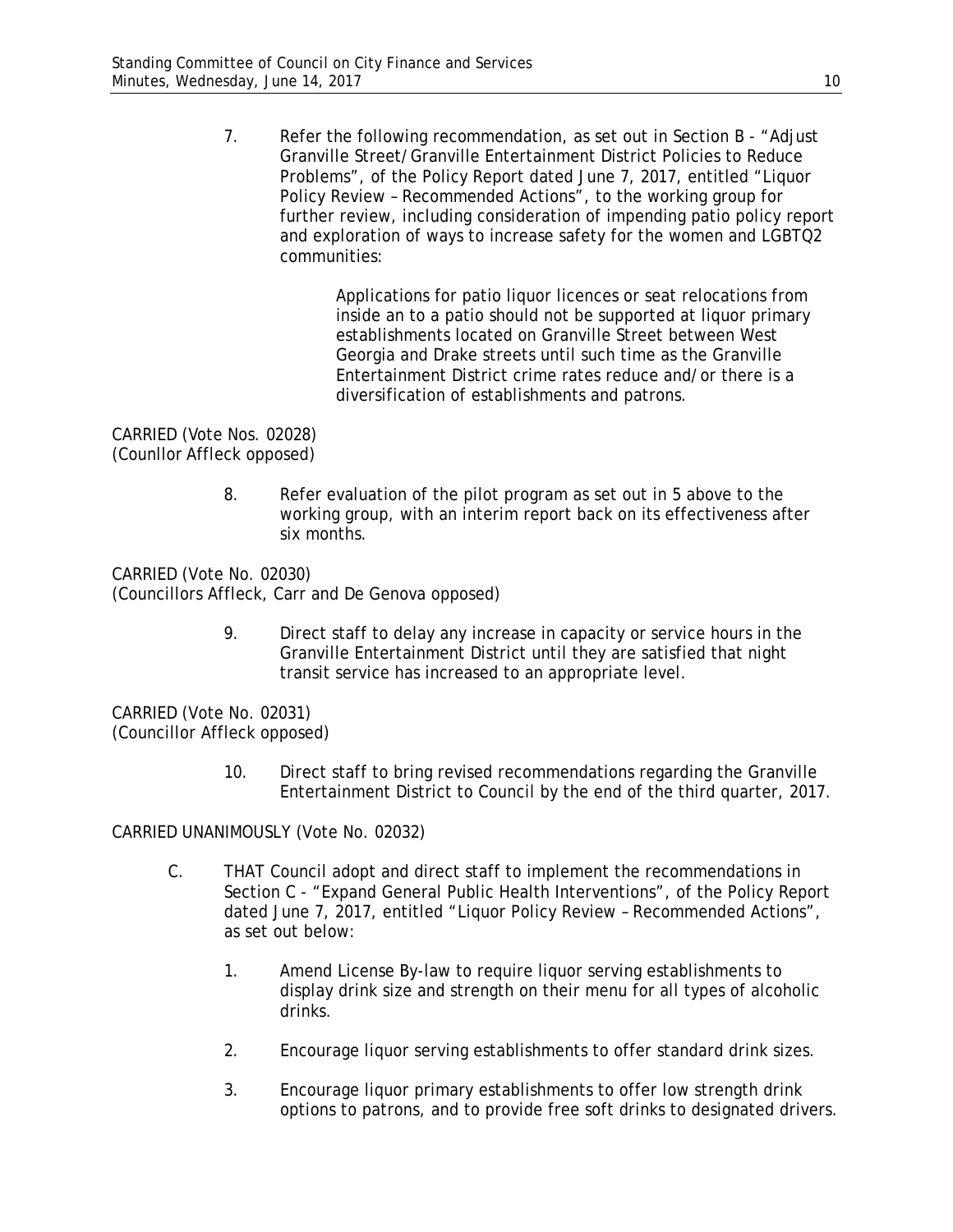- 4. In partnership with Vancouver Coastal Health, request that the provincial government establish and fund liquor-wise education with specific attention to under-age drinking and binge drinking.
- 5. In partnership with Vancouver Coastal Health, seek opportunities to collaborate with and support partner organizations in ongoing initiatives such as campaigns to encourage responsible public behaviour; and programs like the Vancouver School Board's School Age Children and Youth (SACY) Substance Use Health Program.
- 6. Staff consider the benefits and impacts of restricting liquor advertising on City-owned property and update policies accordingly.
- 7. Request that Vancouver Coastal Health examine opportunities to expand the availability of managed drinking programs targeted at harm reduction among chronic alcoholics who are illicit drinkers.
- 8. Increase inspection frequency by City Property Use Inspectors, which will include inspections during weekend and peak operating hours.
- 9. Direct the Chief Licence Inspector to reconvene the multi-agency inspection teams; and seek commitments from the Province to increase provincial liquor inspector resources.

CARRIED UNANIMOUSLY (Vote No. 02033)

- D. THAT Council adopt and implement the recommendation in Section D "Allow Liquor Sales in Select Non-traditional Businesses", of the Policy Report dated June 7, 2017, entitled "Liquor Policy Review – Recommended Actions", as set out below:
	- 1. Support liquor primary applications (to the Province) from arts and culture based establishments, whose primary activity is the provision, sale or exhibition of art and/or cultural artifacts.
	- 2. Amend the Licence By-law to create the necessary liquor establishment licence in Vancouver.

CARRIED UNANIMOUSLY (Vote No. 02034)

- E. THAT Council adopt and direct staff to implement the recommendations in Section E - "Enhance Patio Culture", of the Policy Report dated June 7, 2017, entitled "Liquor Policy Review – Recommended Actions", as set out below:
	- 1. Remove the twenty percent limit on liquor primary patio seats, if a Good Neighbour Agreement is signed, neighbourhood liquor seat limitations can be met, and community impacts (e.g. noise) are managed; however, existing liquor primary establishment patios in the Granville Entertainment District, and in the Downtown Eastside will not be approved for increased patio seats.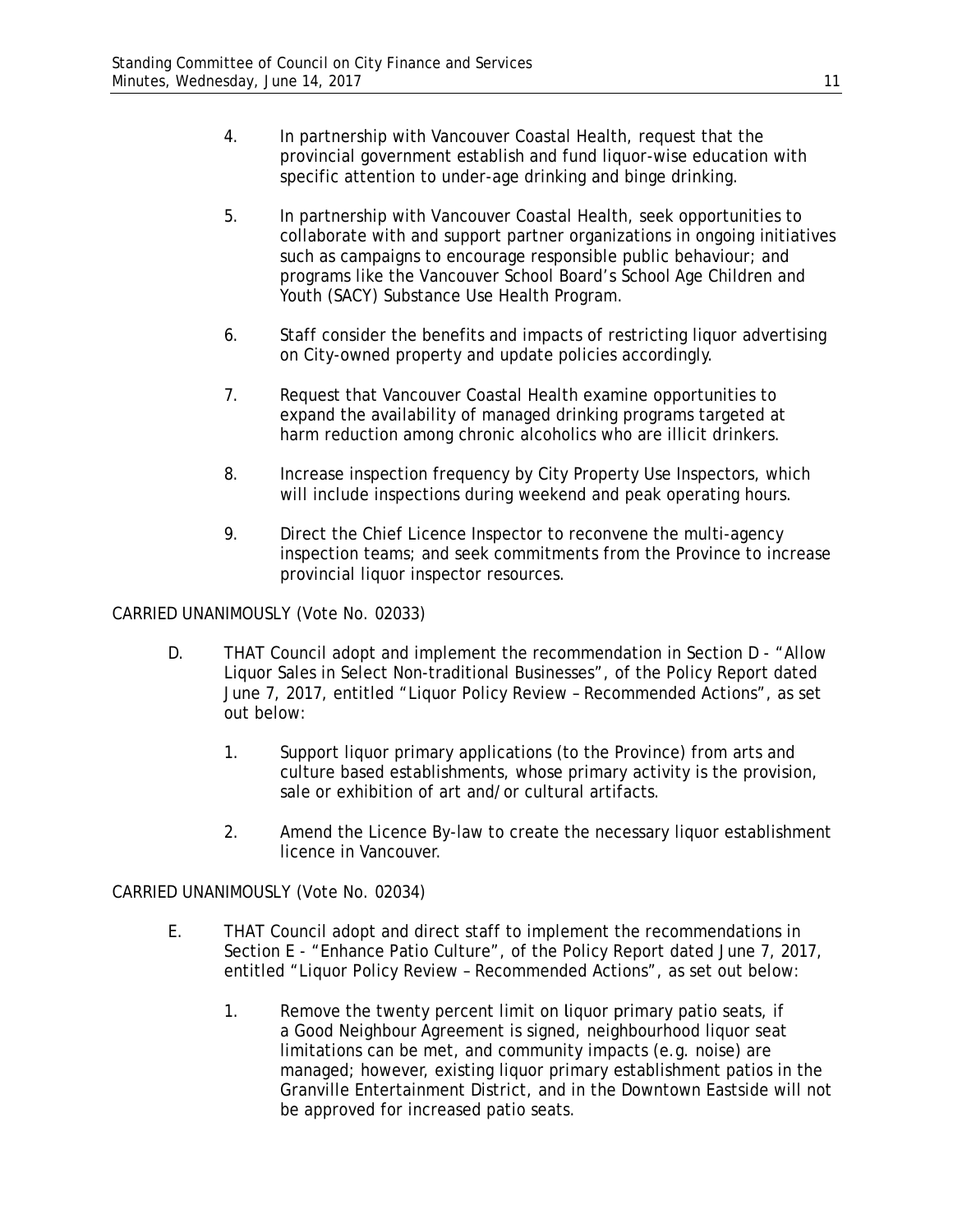2. Establish a guideline to exempt up to 12 additional seats on seasonal patios from the washroom provision standard in cases where the establishment provides a minimum of two washrooms.

CARRIED (Vote No. 02035) (Councillor Affleck opposed)

- F. THAT Council adopt and direct staff to implement the recommendations in Section F - "Expand Live Entertainment in Restaurants", of the Policy Report dated June 7, 2017, entitled "Liquor Policy Review – Recommended Actions", as set out below:
	- 1. Allow live entertainment in restaurants during all hours of liquor service.
	- 2. Amend the Non-alcoholic Dance Hall Policy to allow this land use on zoning-compliant sites in the entire Downtown area.

### CARRIED UNANIMOUSLY (Vote No. 02036)

- G. THAT Council adopt and direct staff to implement the recommendations in Section G - "Support Liquor Manufacturers", of the Policy Report dated June 7, 2017, entitled "Liquor Policy Review – Recommended Actions", as set out below:
	- 1. Allow manufacturers' lounges in industrial districts to:
		- operate until midnight and establish these hours in the Business Premises Regulation of Hours By-law; and
		- Apply for extended hours for special occasions up to six times per year.
	- 2. Allow manufacturers' lounges to expand their seating capacity during area-wide cultural events on an occasional basis.
	- 3. Allow artisans' markets to host up to three manufacturers selling and sampling their products.

CARRIED UNANIMOUSLY (Vote No. 02037)

- H. THAT Council adopt and direct staff to implement the recommendations in Section H - "Support Liquor in Grocery Stores", of the Policy Report dated June 7, 2017, entitled "Liquor Policy Review – Recommended Actions", as set out below:
	- 1. Allow grocery stores to operate the store-in-store model for liquor sales, provided that they meet the City's current Liquor Store Guidelines and provincial design specifications.

CARRIED (Vote No. 02038) (Councillor De Genova opposed)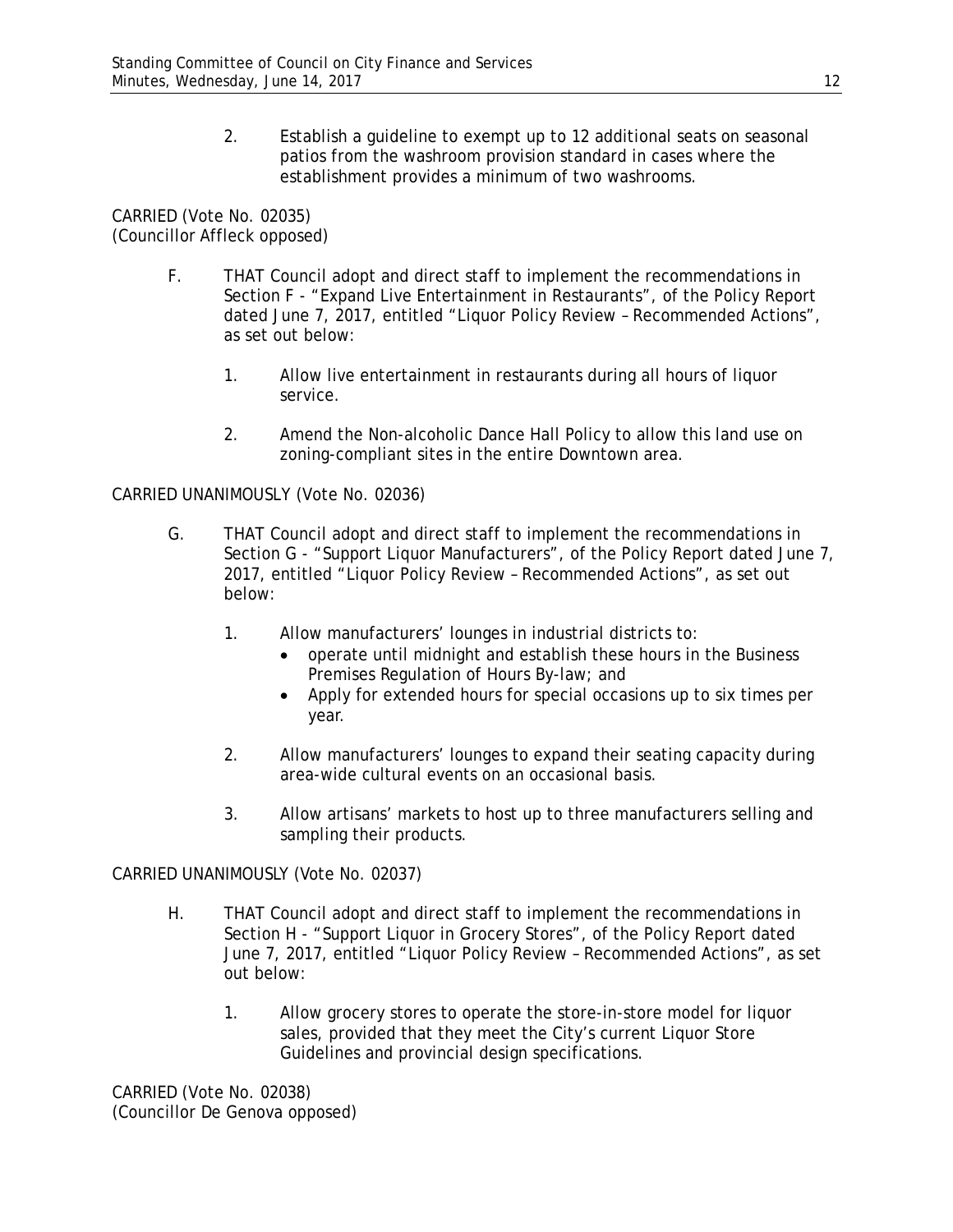- I. THAT Council adopt and direct staff to implement the recommendations in Section I - "Formalize Restaurants that Operate as Bars in Evening Hours" of the Policy Report dated June 7, 2017, entitled "Liquor Policy Review – Recommended Actions", as set out below:
	- 1. Support applications from existing food primary establishments to operate under liquor primary licences after 10:00 pm, provided that they meet the City's existing procedural and policy standards for liquor primary establishments, including current liquor primary distancing criteria.

Note: Except food primary establishments in the Downtown Eastside and Granville Entertainment District, in alignment with moratorium on new liquor primary licences in those areas.

2. Support restaurants with an established track record of good business operation (no history of noise complaints) who obtain an evening hours liquor primary licence be allowed to apply for extended hours after three months.

CARRIED UNANIMOUSLY (Vote No. 02039) (Councillors Affleck and De Genova opposed)

- J. THAT Council adopt and direct staff to implement the recommendations in Section J - "Streamline and Clarify Procedures", of the Policy Report dated June 7, 2017, entitled "Liquor Policy Review – Recommended Actions", as set out below:
	- 1. Shorten the probationary period for food primary establishments to three months in cases where the operator has an established track record of adherence to by-laws and terms and conditions of their business licence.
	- 2. Issue up to six approvals for liquor primary establishment hours extensions at one time, provided that the establishment has a track record of problem-free operations and adherence to by-laws and terms and conditions of their business licence. The hours extensions requested must fall within the calendar year of the application.
	- 3. Amend the Licence By-law to give the Chief Licence Inspector authority to provide comment to the LCLB on applications for all liquor licence amendments.
	- 4. Consolidate all liquor policies into a comprehensive, consistent and clear resource available online. Review and amend existing liquor policies to ensure that they are current and understandable by a broad audience of users

CARRIED UNANIMOUSLY (Vote No. 02040)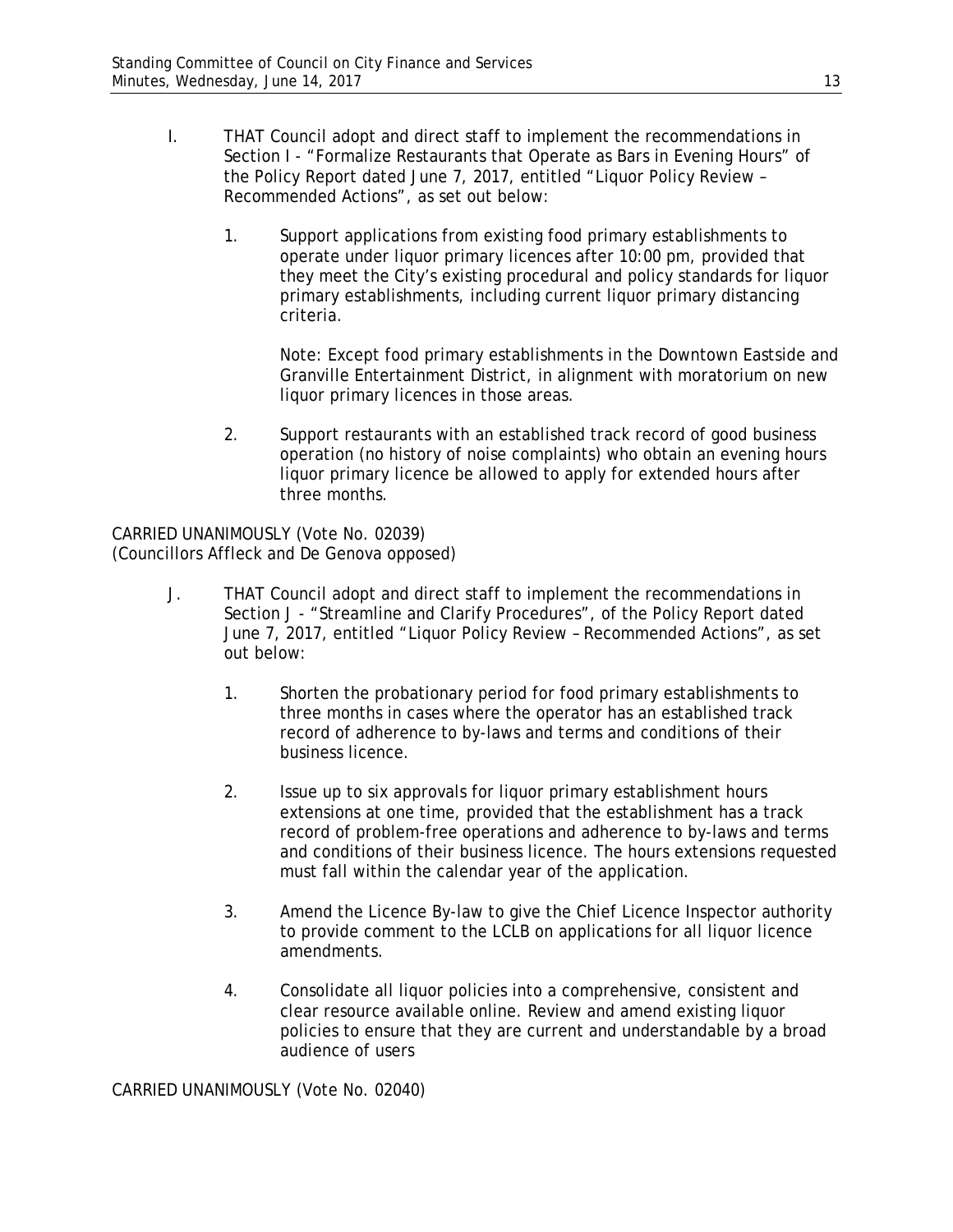K. THAT Council instruct the Director of Legal Services to bring forward for enactment amendments to the by-laws as set out in Appendix C of the Policy Report dated June 7, 2017, entitled Liquor Policy Review – Recommended Actions", including any changes to reflect Council's amendments as set out above.

CARRIED (Vote No. 02041) (Councillors Carr and De Genova opposed)

### **1. New St. Paul's Hospital and Health Campus Policy Statement June 6, 2017**

Hale Jones-Cox, Project Manager, New St. Paul's Hospital Policy Planning Program, Planning, Urban Design and Sustainability, Paul Landry, Chief Project Officer, St. Paul's Redevelopment Project, Dr. Jeff Pike, Physician Director, St. Paul's Redevelopment Project, and Laura Case, Chief Operating Officer, Vancouver Community, Vancouver Coastal Health, provided presentations and, along with the City Manager and Engineering Services staff, responded to questions.

The Committee heard from one speaker who expressed concerns about losing the current location of St. Paul's Hospital, which is accessible by West End seniors, where the proposed new location is not.

MOVED by Councillor Jang THAT the Committee recommend to Council

- A. THAT Council adopt the *New St. Paul's Hospital and Health Campus Policy Statement*, attached as Appendix A of the Policy Report dated June 6, 2017, entitled "New St. Paul's Hospital and Health Campus Policy Statement", to guide the future rezoning and development of the "Station Street Site" owned by Providence Health Care ("PHC") in the False Creek Flats.
- B. THAT Council approve the additional temporary staff, resources and estimated associated cost-recovered budget of \$1,507,000, generally as outlined in Appendix B of the Policy Report dated June 6, 2017, entitled "New St. Paul's Hospital and Health Campus Policy Statement", to complete the rezoning for the Station Street site.

FURTHER THAT consistent with City cost-recovery practice, Council accept a cost-recovery contribution of \$1,507,000 from Providence Health Care in a single payment to begin the rezoning pre-application process for the Station Street site.

CARRIED (Vote No. 02022) (Councillor Carr opposed)

\* \* \* \* \*

*The Committee recessed at 6:20 pm and reconvened at 6:50 pm.*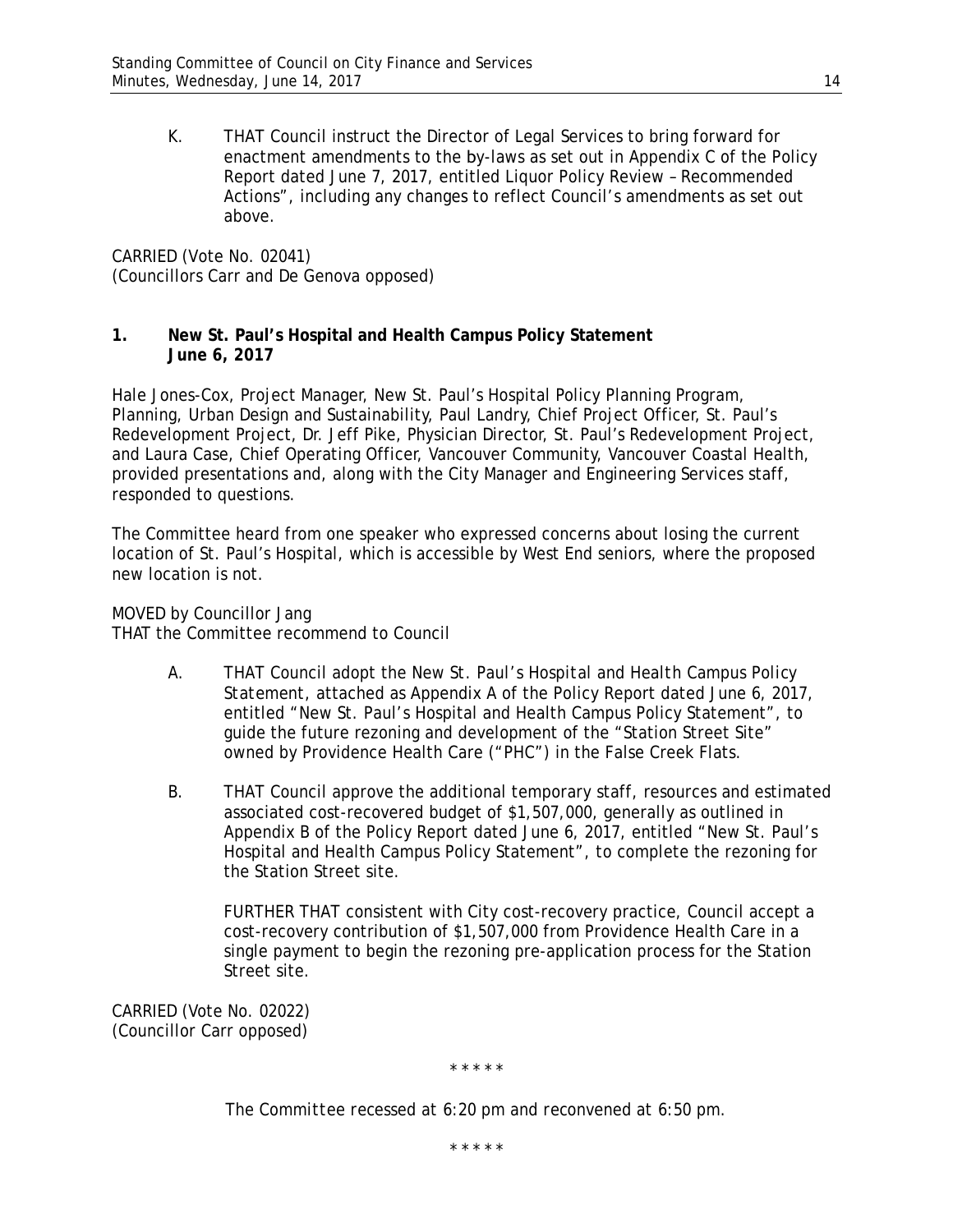#### **2. Appointment of Operator and Lease Terms for SWAN Vancouver at 1101 Seymour Street May 1, 2017**

THAT the Committee recommend to Council

A. THAT Council approve the following non-profit organization to occupy and operate a portion of the 21,270 square foot social service centre (the "Centre") currently under construction at 1101 Seymour Street legally described as Parcel Identifier: 029-321-808; Lot 1 Block 93 Plan EPP40740 District Lot 541 NWD Group 1 (the "Property") and to be delivered with the transfer of the Property from the current owner, 0920346 BC Ltd., to the City of Vancouver (the "City"):

Supporting Women's Alternatives Network (SWAN Vancouver) Society ("SWAN")

B. THAT Council authorize the Director of Real Estate Services to negotiate and execute a nominal lease agreement with SWAN for approximately 580 square feet on the first floor of the Centre (the "SWAN Lease") on terms and conditions consistent with the Term Sheet attached as Appendix C of the Administrative Report dated May 1, 2017, entitled "Appointment of Operator and Lease Terms for SWAN Vancouver at 1101 Seymour Street", and otherwise satisfactory to the Director of Real Estate Services and the Director of Legal Services.

As the rent for the premises will be below the applicable market rate and includes rent-in-lieu of property taxes, B above constitutes a grant valued at approximately \$21,000/annum based on the first year of the term.

C. THAT no legal rights or obligations will arise or be created by Council's adoption of A or B above unless and until all legal documentation has been executed and delivered by the respective parties.

ADOPTED ON CONSENT AND B BY THE REQUIRED MAJORITY (Vote No. 02029)

# **3. East Fraser Lands Official Development Plan 10-year Review Planning Program May 30, 2017**

MOVED by Councillor Carr THAT the Committee recommend to Council

- A. THAT Council endorse a planning program to complete a 10-year Review of the East Fraser Lands Official Development Plan.
- B. THAT the staff resources and the estimated cost-recovery budget of \$1,673,000 outlined in Appendix B of the Administrative Report dated May 30, 2017, entitled "East Fraser Lands Official Development Plan 10-year Review Planning Program", be approved to complete the 10-year review;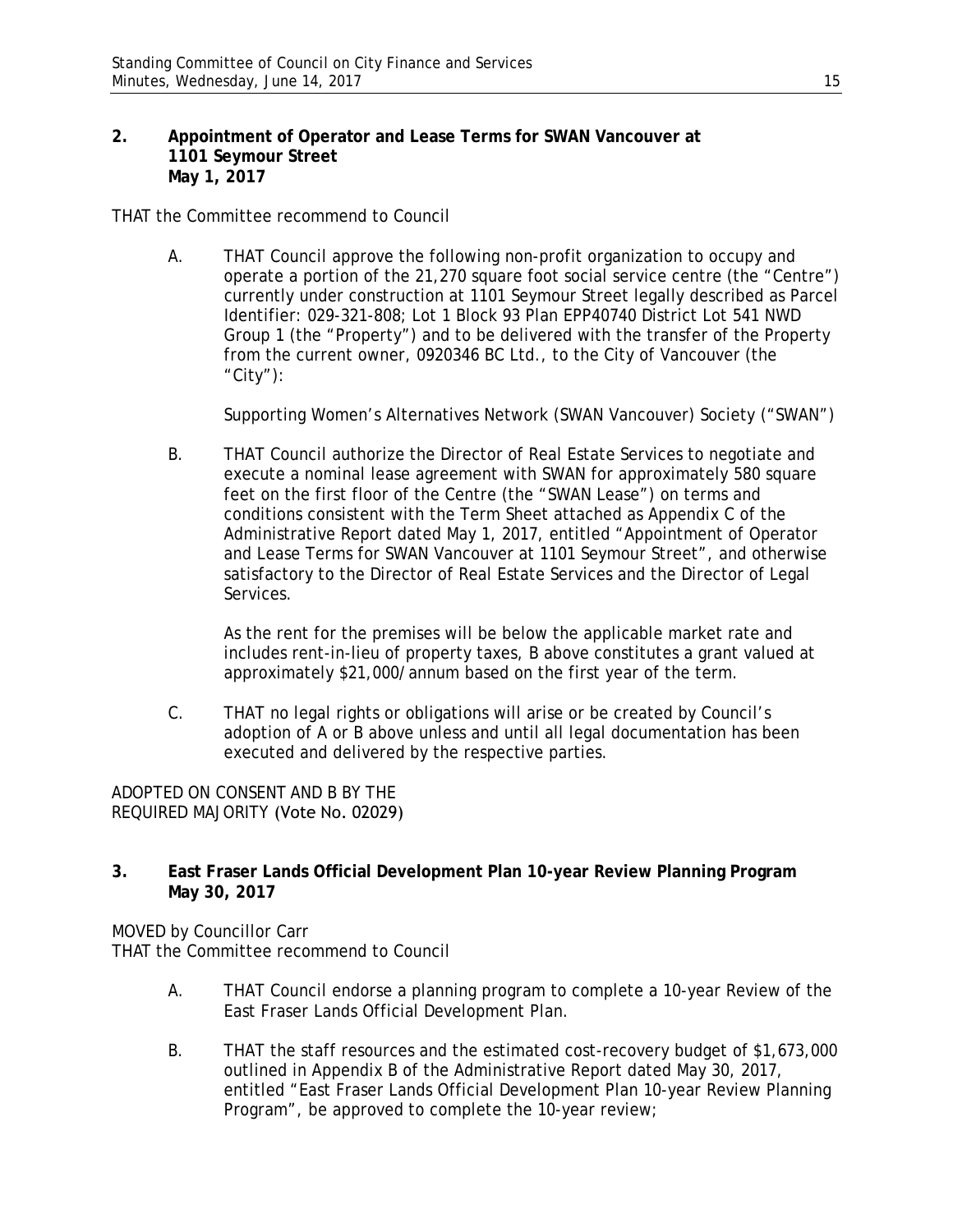FURTHER THAT, consistent with the City's cost-recovery practice, Council accept a financial contribution of \$1,673,000 paid in installments from the project proponent, Wesgroup Properties, to fully cover the 10-year review planning program costs for scoping, planning and enactment.

CARRIED UNANIMOUSLY (Vote No. 02023)

## **5. Supporting Small Businesses in Vancouver through Provincial Tax Reform**

At the Regular Council meeting on June 13, 2017, Vancouver City Council referred this matter to the Standing Committee on City Finance and Services meeting on June 14, 2017, to hear from speakers.

The Committee heard from one speaker who expressed concerns about aspects of the motion, and offered additional suggestions.

MOVED by Acting Mayor Louie

#### WHEREAS

- 1. Property assessments on both residential and commercial properties have soared for successive years, posing significant affordability challenges to some residents and businesses;
- 2. Business tenants on triple-net leases have limited ability to absorb extraordinary increases in rent and to assume all the property taxes passed on to them by their landlords based on highest and best use of the property;
- 3. The City of Vancouver has engaged with the Province of BC, BC Assessment Authority and key stakeholders in assessing viable options to address the impact of soaring property assessments on small business tenants;
- 4. The City of Vancouver has implemented targeted three-year land assessment averaging program to alleviate some property tax impact arising from these significant assessment increases, but will not be able to transition to five-year land assessment averaging before 2019 due to a legislative restriction in the Vancouver Charter.

THEREFORE BE IT RESOLVED THAT Vancouver City Council call on the Province of BC to enable the City to transition from three-year to five-year land assessment averaging in 2018 through an exemption to the legislative requirement or legislative amendments as appropriate; and

BE IT FURTHER RESOLVED THAT City staff report back on the outcome of their work with the Province of BC, BC Assessment Authority and key stakeholders, with associated policy recommendations that specifically address the impact of triple net leases on property tax payments for small business tenants.

CARRIED UNANIMOUSLY (Vote No. 02042) (Councillor Jang absent for the vote)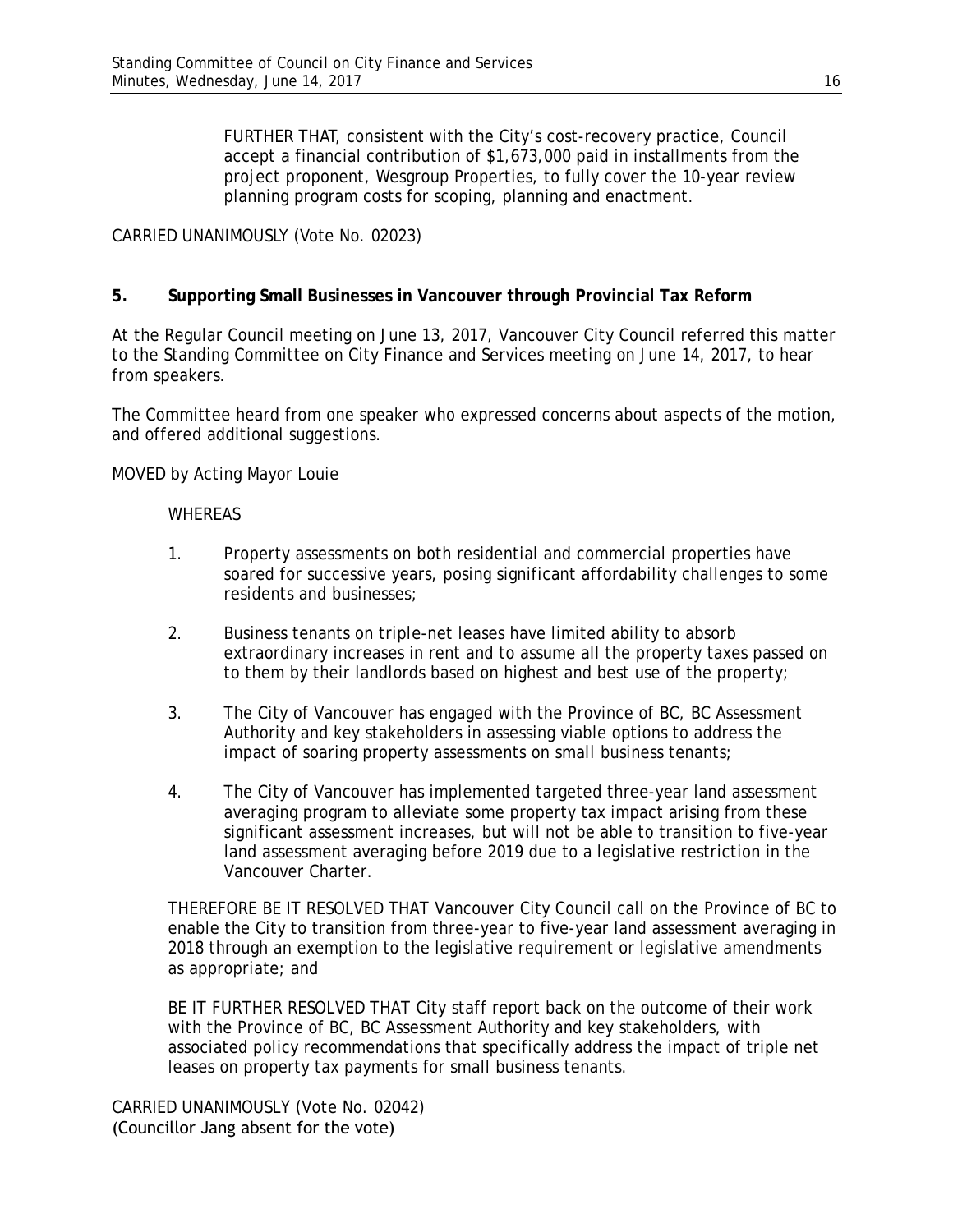# **6. Acknowledgement of First Nations' Role in Saving Lives during the Great Fire of 1886**

At the Regular Council meeting on June 13, 2017, Vancouver City Council referred this matter to the Standing Committee on City Finance and Services meeting on June 14, 2017, to hear from speakers.

MOVED by Councillor Reimer

# WHEREAS

- 1. On June 13, 1886 a large fire destroyed most buildings in the newlyincorporated City of Vancouver leaving only three of the estimated 1,000 existent buildings;
- 2. The total number of lives lost is unknown, but over two dozen fatalities are estimated. Only two of the bodies recovered were identifiable, the rest described as "all burned to a crisp and barely recognizable as human remains";
- 3. The fire burned quickly, razing the city in less than 30 minutes. To survive, people rushed to Burrard Inlet where they crowded onto docked boats or they jumped into the water;
- 4. Many more people would have perished in the water if not for local First Nations families. Despite being forcibly removed from their homelands and crowded onto a small reserve across the Burrard inlet in Ustlawn, families—at their own peril—chose to bring their own canoes and boats across the inlet to rescue Vancouverites. They subsequently offered food and shelter until Vancouver was rebuilt;
- 5. The life-sustaining role these First Nations families played was not acknowledged at the time, nor is it well-referenced in historical accounts of the Great Fire of 1886.

THEREFORE BE IT RESOLVED THAT the City of Vancouver publicly thank the First Nations families who saved Vancouverites' lives in the Great Fire of 1886 and properly commemorate them;

BE IT FURTHER RESOLVED THAT staff ensure that these First Nations families are appropriately recognized in City records and archives related to the Great Fire of 1886.

CARRIED UNANIMOUSLY (Vote No. 02043)

The Committee adjourned at 8:20 pm.

\* \* \* \* \*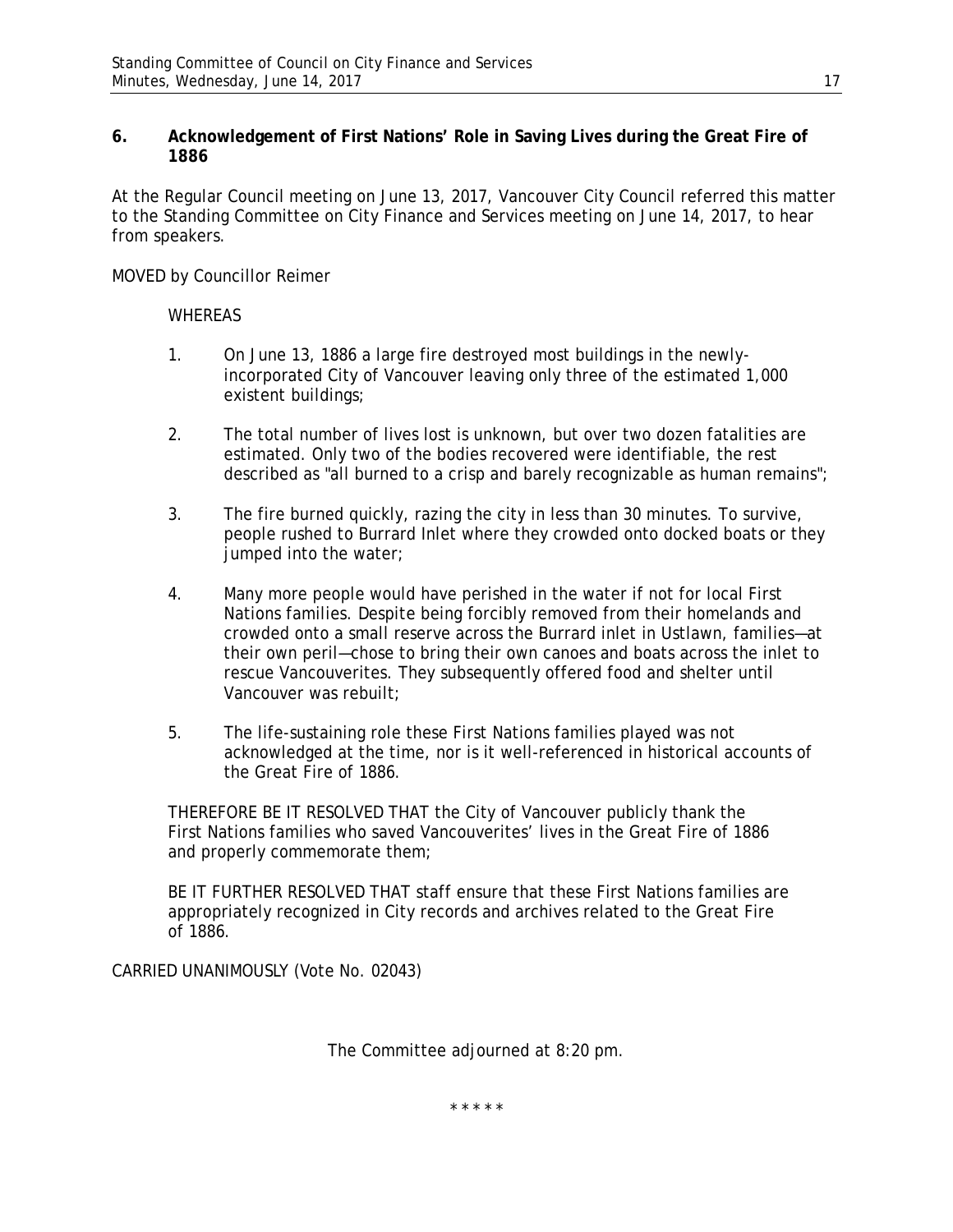

# **REGULAR COUNCIL MEETING MINUTES STANDING COMMITTEE OF COUNCIL ON CITY FINANCE AND SERVICES**

# **JUNE 14, 2017**

A Regular Meeting of the Council of the City of Vancouver was held on Wednesday, June 14, 2017, at 8:20 pm, in the Council Chamber, Third Floor, City Hall, following the Standing Committee on City Finance and Services meeting, to consider the recommendations and actions of the Committee.

| Mayor Gregor Robertson<br><b>Councillor George Affleck</b><br><b>Councillor Adriane Carr</b><br>Councillor Melissa De Genova<br>Councillor Heather Deal<br>Councillor Kerry Jang<br><b>Councillor Raymond Louie</b><br><b>Councillor Geoff Meggs</b><br><b>Councillor Andrea Reimer</b><br><b>Councillor Tim Stevenson</b> |
|----------------------------------------------------------------------------------------------------------------------------------------------------------------------------------------------------------------------------------------------------------------------------------------------------------------------------|
| Councillor Elizabeth Ball (Medical Leave)                                                                                                                                                                                                                                                                                  |
| Sadhu Johnston, City Manager                                                                                                                                                                                                                                                                                               |
| Katrina Leckovic, Deputy City Clerk<br>Lori Isfeld, Meeting Coordinator                                                                                                                                                                                                                                                    |
|                                                                                                                                                                                                                                                                                                                            |

# **COMMITTEE REPORTS**

Report of Standing Committee on City Finance and Services June 14, 2017

Council considered the report containing the recommendations and actions taken by the Standing Committee on City Finance and Services. Its items of business included:

- 1. New St. Paul's Hospital and Health Campus Policy Statement
- 2. Appointment of Operator and Lease Terms for SWAN Vancouver at 1101 Seymour Street
- 3. East Fraser Lands Official Development Plan 10-year Review Planning Program
- 4. Liquor Policy Review Recommended Actions
- 5. Supporting Small Businesses in Vancouver through Provincial Tax Reform
- 6. Acknowledgement of First Nations' Role in Saving Lives during the Great Fire of 1886